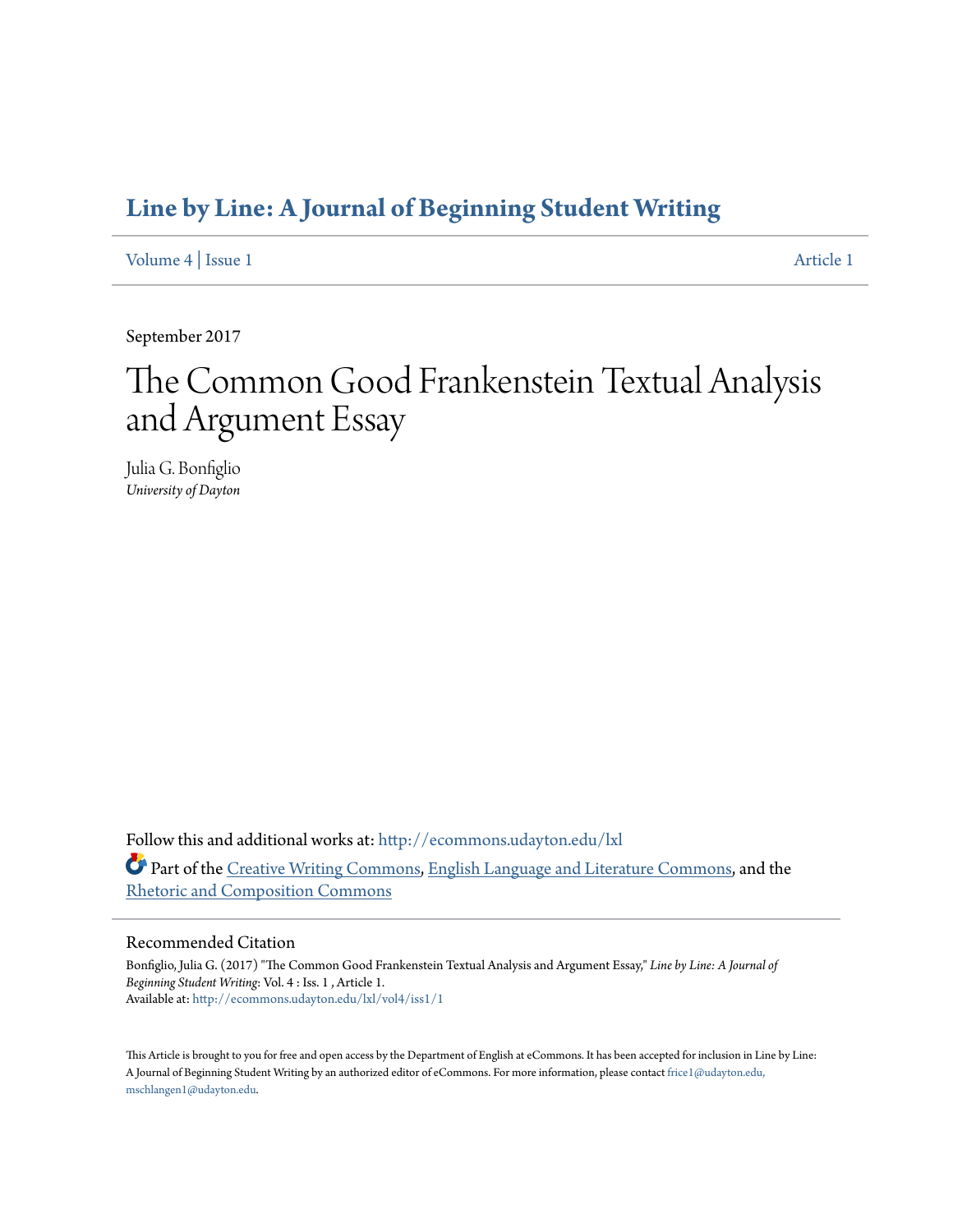## The Common Good Frankenstein Textual Analysis and Argument Essay

#### **Writing Process**

My writing process for this particular essay was fairly simple and straightforward. I began by reading the prompt and writing notes on my teacher's specific directions. I then went to the library, where I reviewed my notes and the directions. Next, I began to write a brief rough draft which I later printed and gave to my teacher for review. Finally, I took all of her suggestions for improvement into consideration and completed my essay.

**Course** ENG100

**Semester** Spring

**Instructor** Prof. Marianne Raab

**Year** 2017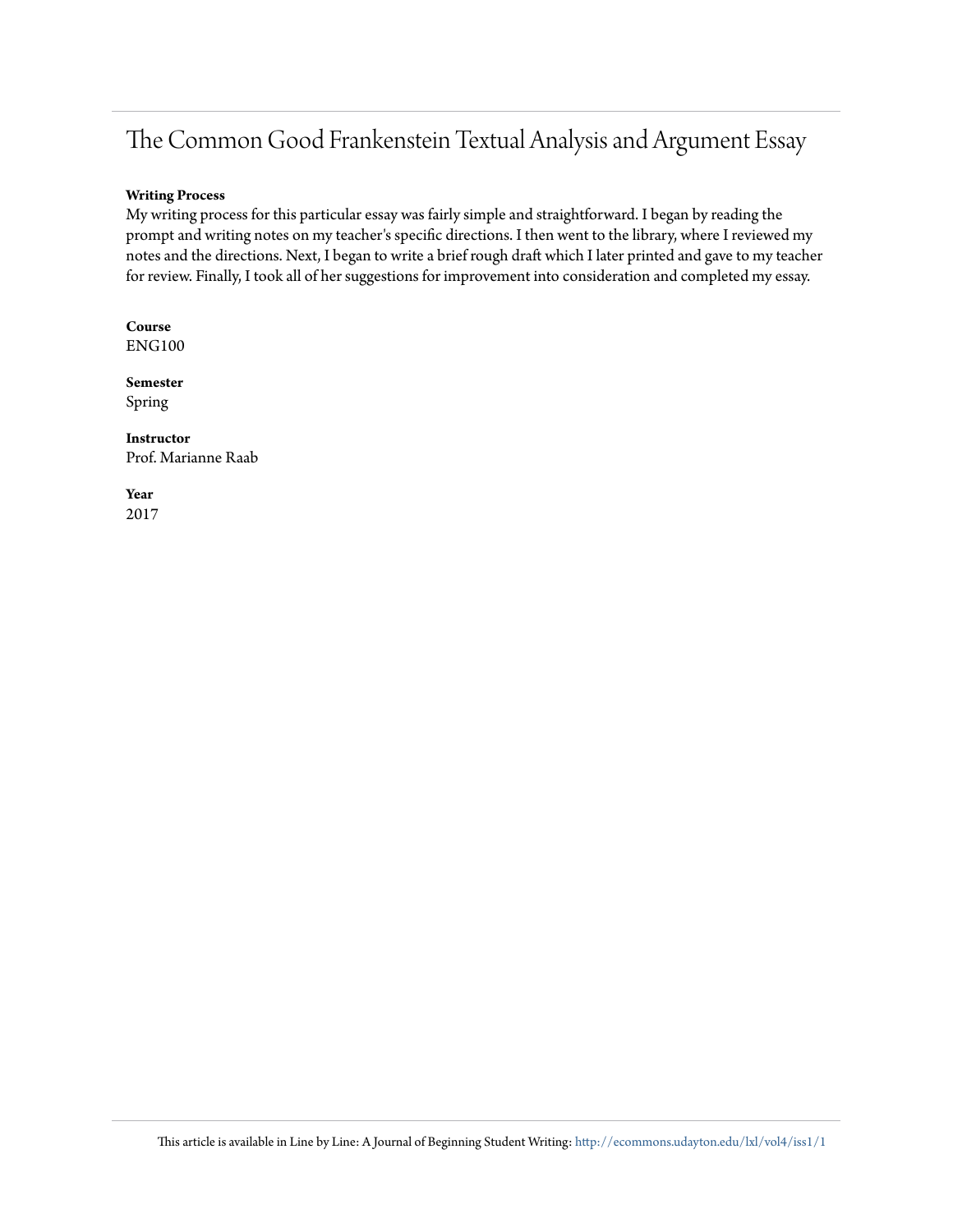Julia Bonfiglio

Professor Marianne Raab

ENG 100

### Spring 2017

The Common Good Frankenstein Textual Analysis and Argument Essay

The female characters in the novel *Frankenstein* by Mary Wollstonecraft Shelley exemplify individuals that reflect the values and virtues of the common good. These women serve as examples and vessels of the burden the common good can impose and the consequences that come of putting others before yourself. The sometimes passive nature of these women further show the role they are compelled to complete by society. Although they strive to adhere to the common good, these women are repeatedly hindered by their male counterparts and societal norms.

The ideology known as the Common Good was conceived by Pope John Paul II and explains the role that individuals play in communities in order to maintain peace and prosperity. Pope John Paul II defines the Common Good as, "The social and community dimension of the moral good" (347). The Common Good is a principle that puts the needs of others in the hands of the individual. Every member of society is tasked with the responsibility of making sure their actions represent high morals and take into account the lives of others. Pope John Paul II relays this profound aspect of the Common Good when he states, "The sum total of social conditions which allow people, either as groups or as individuals, to reach their fulfillment more fully and more easily" (346). The words of Pope John Paul II highlight the possible negative or positive consequences the actions of others can have on an individual and a community as a whole. Whether or not one chooses to follow the path of righteousness that the Common Good presents,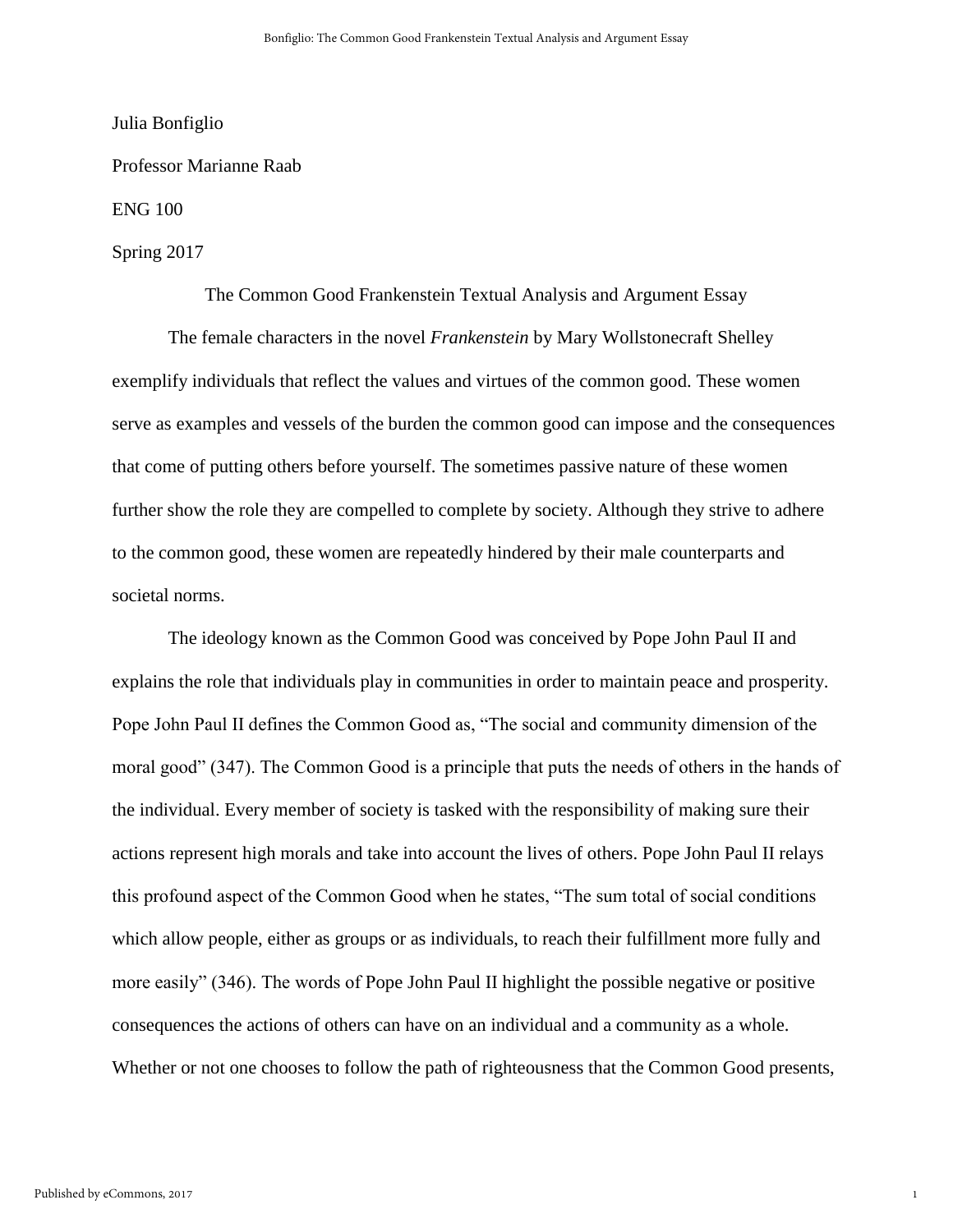affects not only the individual but those around them. This phenomenon is abundantly present in the novel *Frankenstein* by Mary Wollstonecraft Shelley.

As aforementioned, *Frankenstein* by Mary Wollstonecraft Shelley echoes many of the same sentiments found in the Common Good. Characters in the novel either reject the common good or embrace it. The women are the majority when it comes to adhering to the principles of the Common Good. However, the effectiveness or consequences of these individual efforts are continually impacted by outside sources. For instance, the valiant efforts of Justine and Elizabeth are diminished and in vain. Both of these women are subject to an untimely and brutal demise. The unfortunate position in which they find themselves results from the expectations of society and the actions of the males who reside above them. Death does not find these women as a result of evil or dangerous actions of their own. On the contrary, the selfish and cowardly actions of male characters surmount the goodness that the women are compelled to epitomize. The women are confined to a role that limits their power and halts their ambition.

The understated and impressive abilities of Shelley's women far outshine the characteristics of Victor. Victor shows his weakness again and again as he runs in fear from the monster he created and the terror he has wreaked upon society. Victor refuses to take responsibility for his actions and consequently endangers and harms the lives of others. The selfish and irresponsible actions of Victor are especially detrimental to the well-being of the women around him. Victor's blatant rejection of the common good has disastrous repercussions. This atrocity is allowed as a result of the pressures and expectations put upon communities by society. Women are seen as meek and inferior, despite the immense strength that they hold within. While men are more than capable of feats of selflessness and goodness, they are left with options and excuses that women are not afforded. As a direct result of this phenomenon, the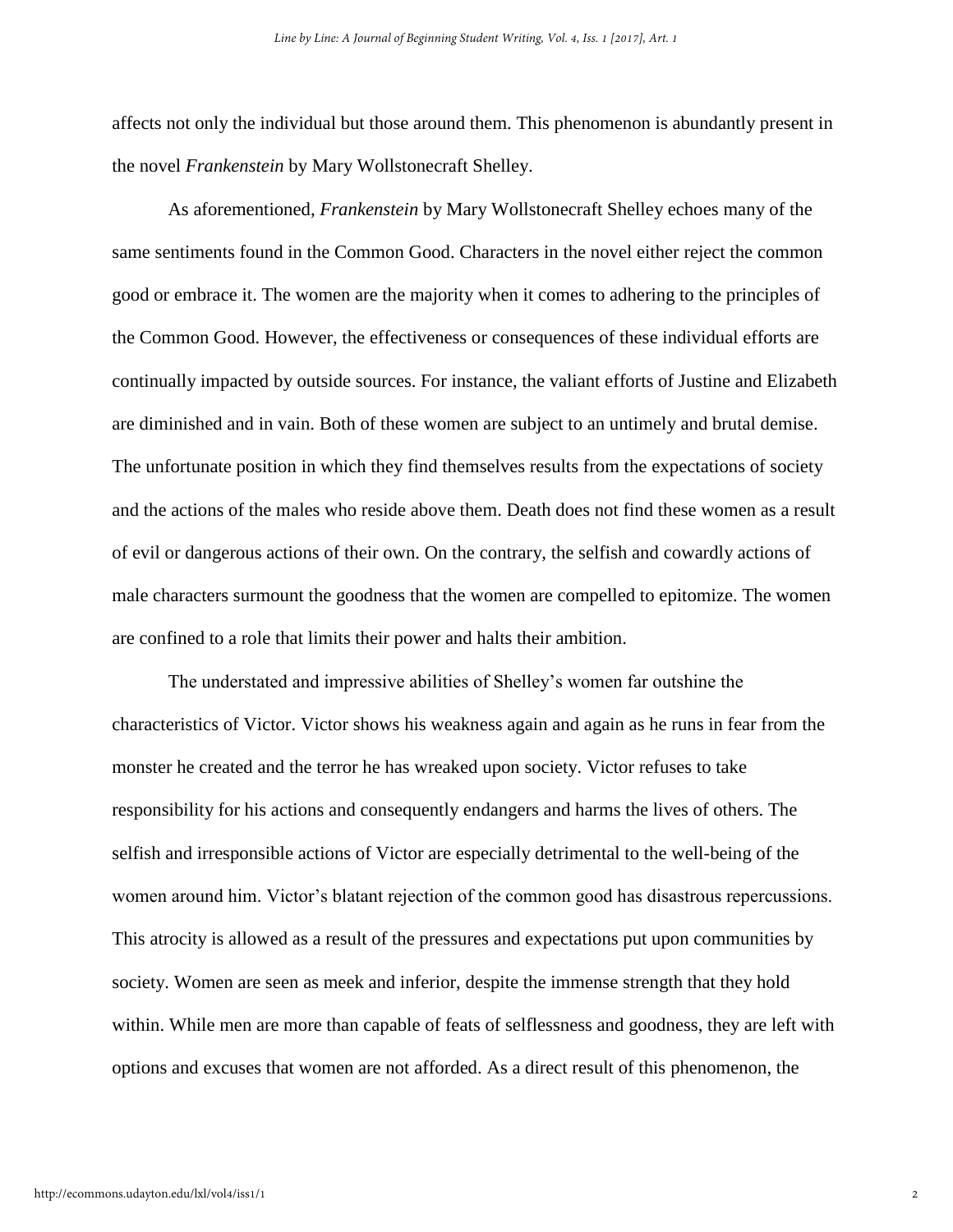women in the novel *Frankenstein* are plagued by bouts of massive misfortune despite following the virtues outlined in *The Common Good* by Pope John Paul II.

The first character to feel the wrath of Victor's unjust and patriarchal actions is his housekeeper named Justine Moritz. Justine is wrongfully accused of murdering Victor's younger brother William. This traumatic event was actually caused by Victor's monster in an act of frustration and revenge against Victor. However, Justine is unable to provide evidence to support her innocence and is condemned to death. Justine demonstrates her good intentions when she proclaims, "God knows how entirely I am innocent. But I do not pretend that my protestation should acquit me; I rest my innocence on a plain and simple explanation of the facts" (65). The pure aspirations towards justice that Justine commits are ultimately futile. She is powerless against the stronger and privileged authority that presides. "Yet she appeared confident in innocence and did not tremble, although gazed on and execrated by thousands, for all the kindness which her beauty might otherwise have excited was obliterated in the minds of the spectators by the imagination of the enormity she was supposed to have committed" (61). The death of Justine, despite her pure and saintly actions, marks the symbolic defeat of righteousness and virtue.

The second character who suffers at the cruel hands of a society driven by inequality and unfair expectations is Elizabeth Lavenza. Elizabeth was the orphaned offspring of noblemen who lived in Italy. She was eventually brought into Victor's life at a young age after she was discovered and adopted by his wealthy parents. From the first time they met, Victor idealizes Elizabeth and eventually falls in love with her. The source of Victor's love stems from an admiration of the combination of idyllic qualities that Elizabeth possesses. Elizabeth is attractive and strives towards charity and humble obedience. She portrays an image of womanhood that is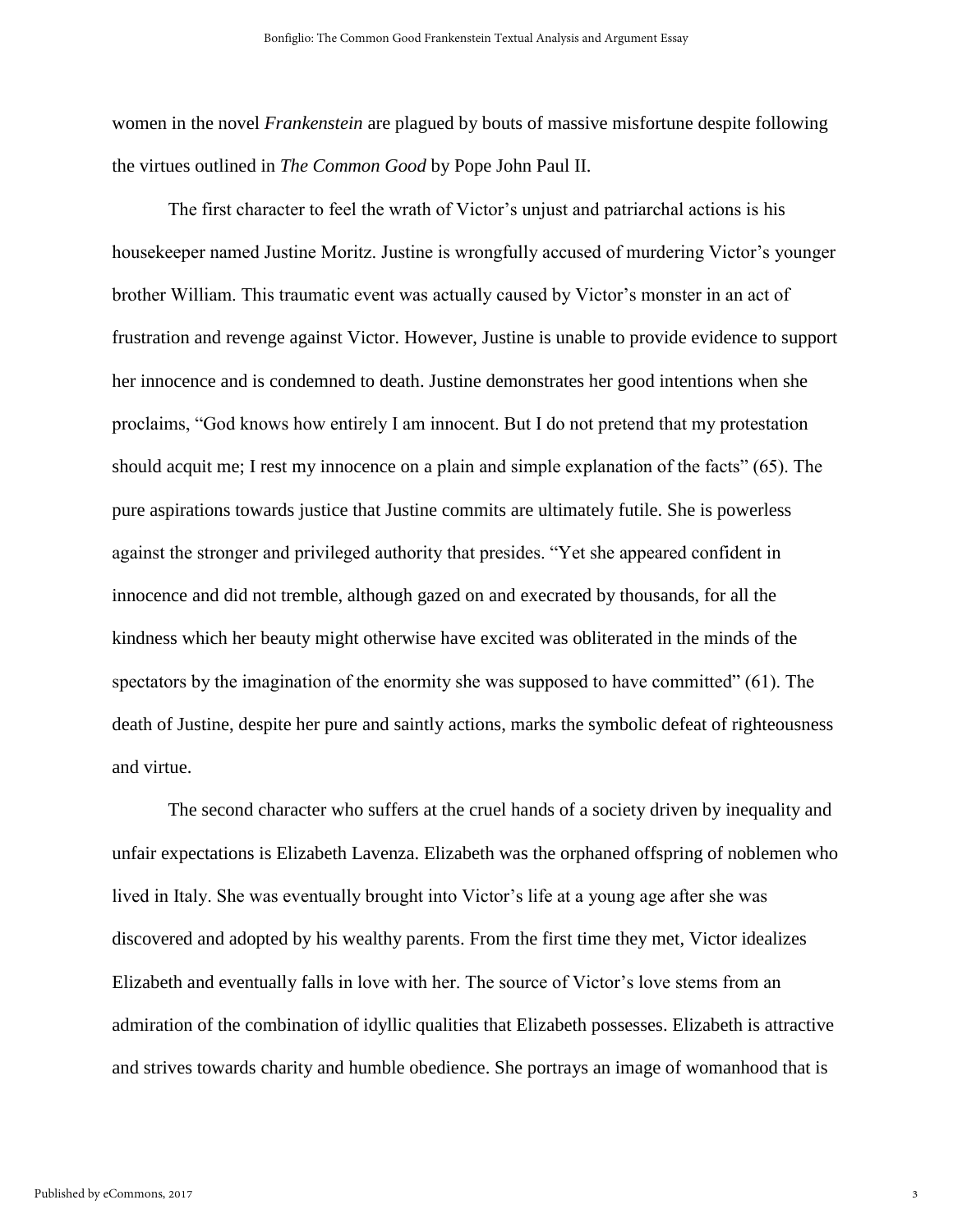cultivated and admired in the time period of the novel. Victor mentions his approving and patronizing attitude towards Elizabeth's disposition when he proclaims, "While I admired her understanding and fancy, I loved to tend on her, as I should on a favourite animal; and I never saw so much grace both of person and mind united to so little pretension" (21). These traits serve her well as she is taken from her unfortunate childhood circumstances and placed in a position of comfort and protection. However, despite her status as a figure of class and admiration, she too falls victim to the vehement actions of Victor and his monster. "She left me, and I continued sometime...when suddenly I heard a shrill and dreadful scream" (173). Victor arrives only to witness the final moments of Elizabeth's life. Even in the end, Elizabeth is abandoned by the man in her life and left to suffer at the hands of his creation. Victor expresses remorse, however, it is too late to undo the monstrosities that he and his forced accomplice have committed.

Victor has multiple opportunities to save the innocent lives of Justine and Elizabeth. However, he is frozen by cowardice and entitlement. His immaturity and overall sense of superiority are reinforced by the culture of his time-period. This accepting attitude allows him to commit this most heinous crime. Victor is himself a hypocrite as he constantly criticizes the monster he created in the beginning of the book for his deadly behavior. However, Victor is not free of sin as he himself is responsible for the loss of numerous innocent lives. Victor finally shows some recognition of his guilt when he says, "I had been the author of unalterable evils; and I lived in daily fear, lest the monster whom I had created should perpetrate some new wickedness" (60). The introspection that Victor eventually shows is shallow as he continues to keep his involvement to himself and relinquish his monster.

In the novel *Frankenstein* by Mary Wollstonecraft Shelley, the female characters strictly adhere to the guidelines found in the work the Common Good. Although it costs them the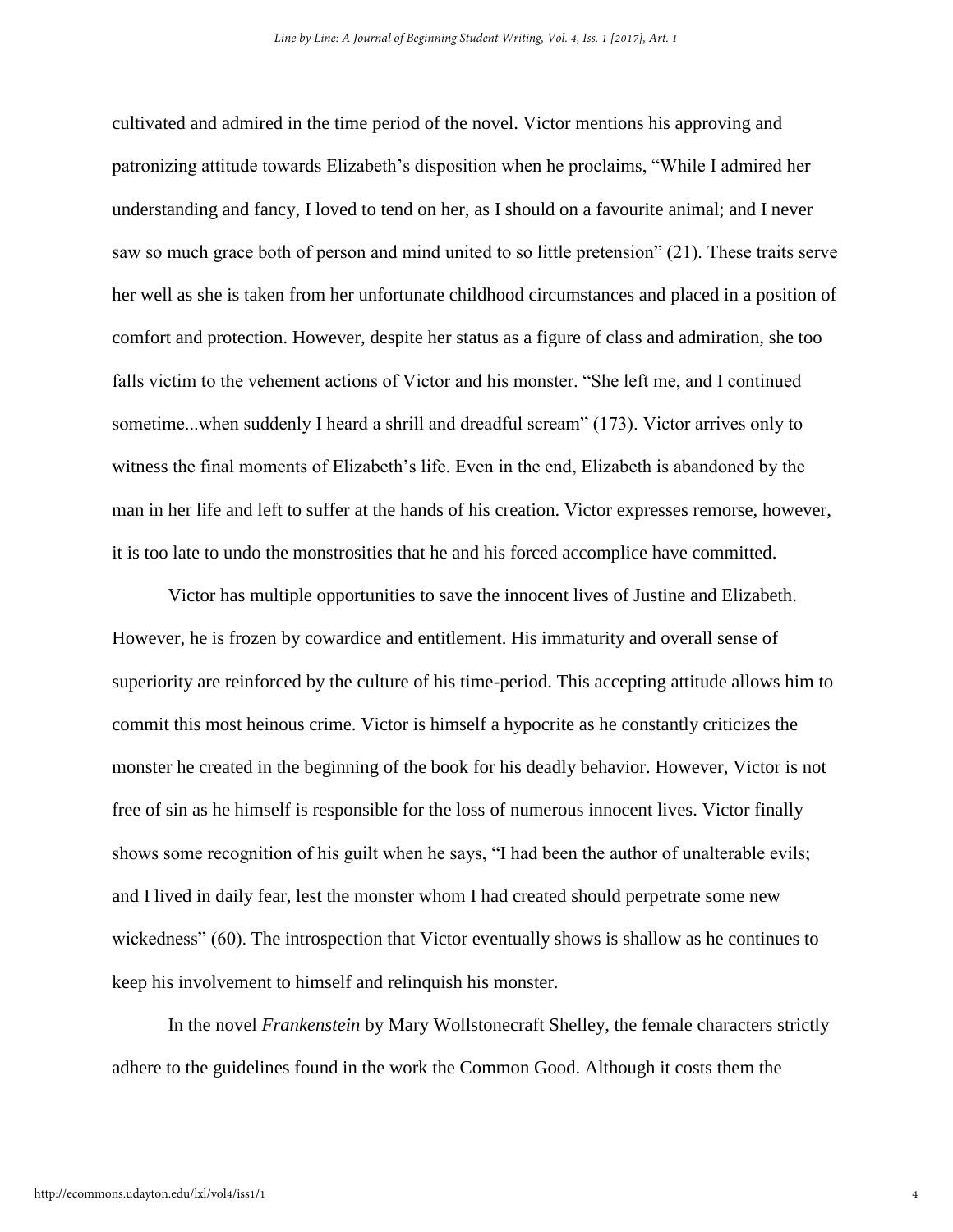ultimate price of their young lives, the women that Shelley creates continue to put others before themselves and remain moral. Despite their high ethical and passive expectations, the women in *Frankenstein* do not lack passion. They continually demonstrate their impressive inner strength through repeated acts of courage and sacrifice. However, these acts are misplaced. Instead of laying down for slaughter in the name of peace and fortitude, these women should have fought for their lives. For instance, the powerful statement made by Justine proved her strength and courage, however, these words only allowed her to die with a clear conscience. Death still captured her despite her innocence and goodness. While death does not discriminate, the judgement of officials and peers does. Justine and Elizabeth were doomed from the beginning as their status and gender placed them in a cage of susceptibility. This sentiment is shared by Shelley's own mother, Mary Wollstonecraft. She writes, "Taught from their infancy that beauty is woman's scepter, the mind shapes itself to the body, and roaming round its gilt cage, only seeks to adorn its prison" (45). The thoughts and actions of the men and the patriarchal society around them should not have decided their fate. Wollstonecraft again laments about the hindrance of women during this time period when she says, "It is vain to expect virtue from women till they are in some degree independent of men" (25). This profound statement shows the ability women possess and the expectations they are wrongfully confined to. These characters in particular show immense strength and intelligence when faced with dangerous and fatal situations.

 The choice Shelley makes to portray her characters in this manner is completely deliberate. Shelley wishes to highlight the injustice and inequality prevalent in the times before her and the current time in which she resides. The feminist views that Shelley inherited from her mother are strewn throughout *Frankenstein*. Shelley expertly and coyly portrays her female characters as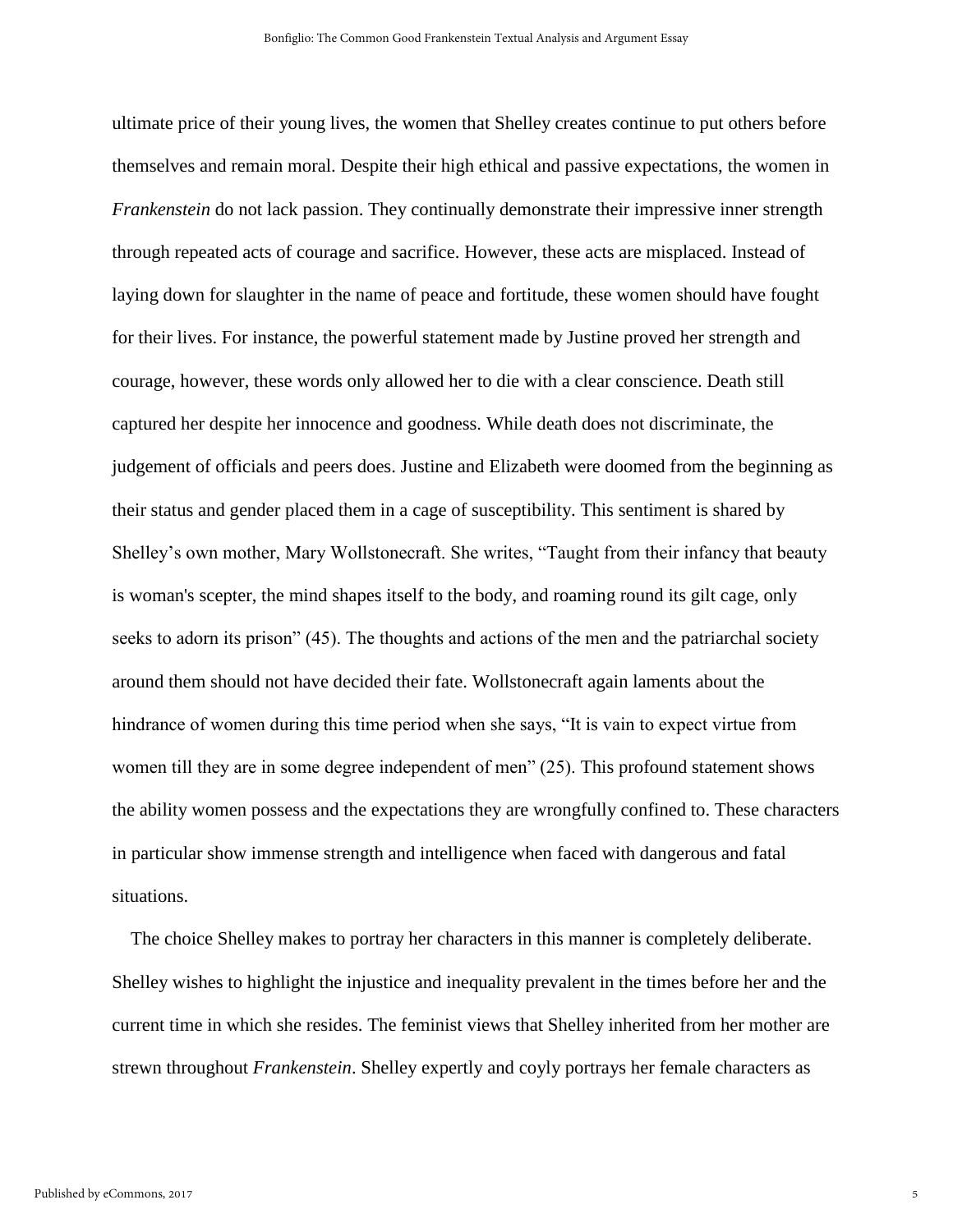hidden sources of intelligence and power. The true injustice that women in this time period face is repeatedly shown through scenes of harsh and nonsensical punishment. Shelley calls the attention of her audience to the atrocities that reside over women. The complete horror of these events are hard to ignore as she paints vivid scenes of cruelty and unfairness. Elizabeth herself forces the reader to contemplate the grave situations that prevail. She emphatically states, "When I reflect my dear cousin, on the miserable death of Justine Moritz, I no longer see the world and its works as they before appeared to me" (60). Elizabeth goes on further to say, "Before, I looked upon the accounts of vice and injustice, that I read in books or heard from others, as tales of ancient days, or imaginary evils; at least they were remote, and more familiar to reason than to the imagination; but now misery has come home, and men appear to me as monsters thirsting for each other's blood" (60). In this way Elizabeth completes the ultimate task of forcing realization that these atrocities are not far away but are present and active. Shelley proves through her work that evil runs rampant through the lives of humanity with abandon, unless we as individuals of awareness ignite change.

In *Frankenstein*, women are used as tools of insight as they provide a glimpse into the unjust and patriarchal world in which we preside. The way that they exhibit the principles of the Common Good only further prove the untapped power and goodness that women possess. The misfortune they experience despite their morality directly proves the fundamental wrongness that society continually perpetrates.